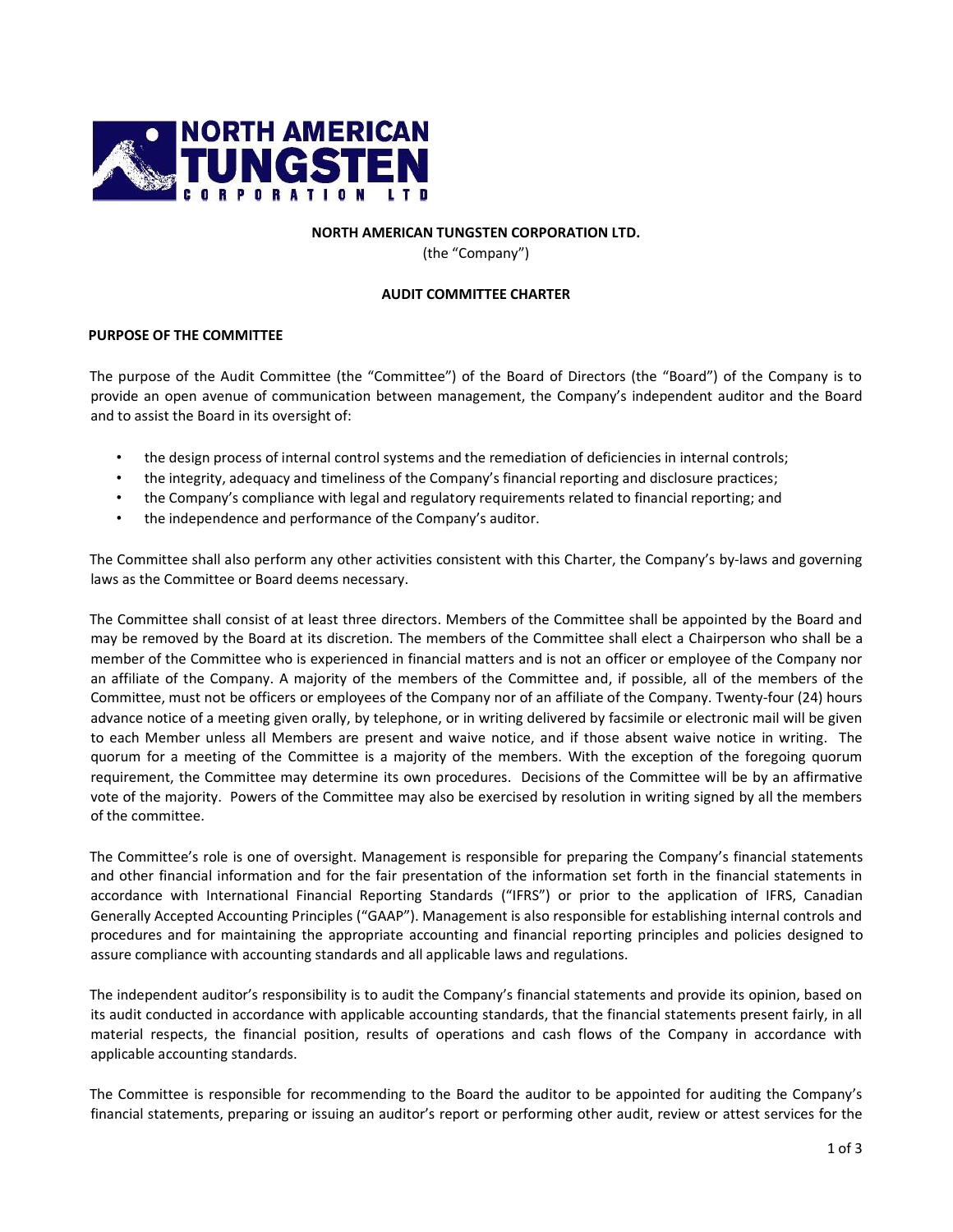Company, and for reviewing and recommending the compensation of the auditor. The Committee is also directly responsible for the evaluation of and oversight of the work of the auditor. The auditor will report directly to the Committee.

## **AUTHORITY AND RESPONSIBILITIES**

In addition to the foregoing, in performing its oversight responsibilities the Committee shall:

- 1. Monitor the adequacy of this Charter and recommend to the Board any proposed changes.
- 2. Review the appointments of the Company's Chief Financial Officer and any other key financial executives involved in the financial reporting process.
- 3. Review with management and the independent auditor the adequacy and effectiveness of the Company's accounting and financial controls and the adequacy and timeliness of its financial reporting processes.
- 4. Review with management and the independent auditor the annual financial statements and related documents and review with management the unaudited quarterly financial statements and related documents, prior to filing or distribution, including matters required to be reviewed under applicable legal or regulatory requirements.
- 5. Where appropriate and prior to release, review with management any news releases that disclose annual or interim financial results or contain other significant financial information that has not previously been released to the public.
- 6. Review the Company's financial reporting and accounting principles and standards and significant changes in such principles or standards or in their application. These changes include key accounting decisions affecting the financial statements, alternatives thereto and the rationale for decisions made.
- 7. Review the quality and appropriateness of the accounting policies and the clarity of financial information and disclosure practices adopted by the Company, including consideration of the auditor's judgment about the quality and appropriateness of the Company's accounting policies. This review may include discussions with the auditor without the presence of management.
- 8. At each meeting, consult with the auditors, without the presence of management, about the quality of the Company's accounting principles, internal controls and the completeness and accuracy of the Company's financial statements.
- 9. Review with management and the auditor significant related party transactions and potential conflicts of interest.
- 10. Pre-approve all non-audit services to be provided to the Company by the auditor.
- 11. Monitor the independence of the auditor by reviewing all relationships between the auditor and the Company and all non‐audit work performed for the Company by the auditor.
- 12. Establish and review the Company's procedures for the:
	- receipt, retention and treatment of complaints regarding accounting, financial disclosure, internal controls or auditing matters; and
	- confidential, anonymous submission by employees regarding questionable accounting, auditing and financial reporting and disclosure matters.
- 13. Review requests by Directors to engage the services of outside advisors at the Company's expense and if appropriate, approve in advance the engagement of such advisors on such terms as the Committee may approve;